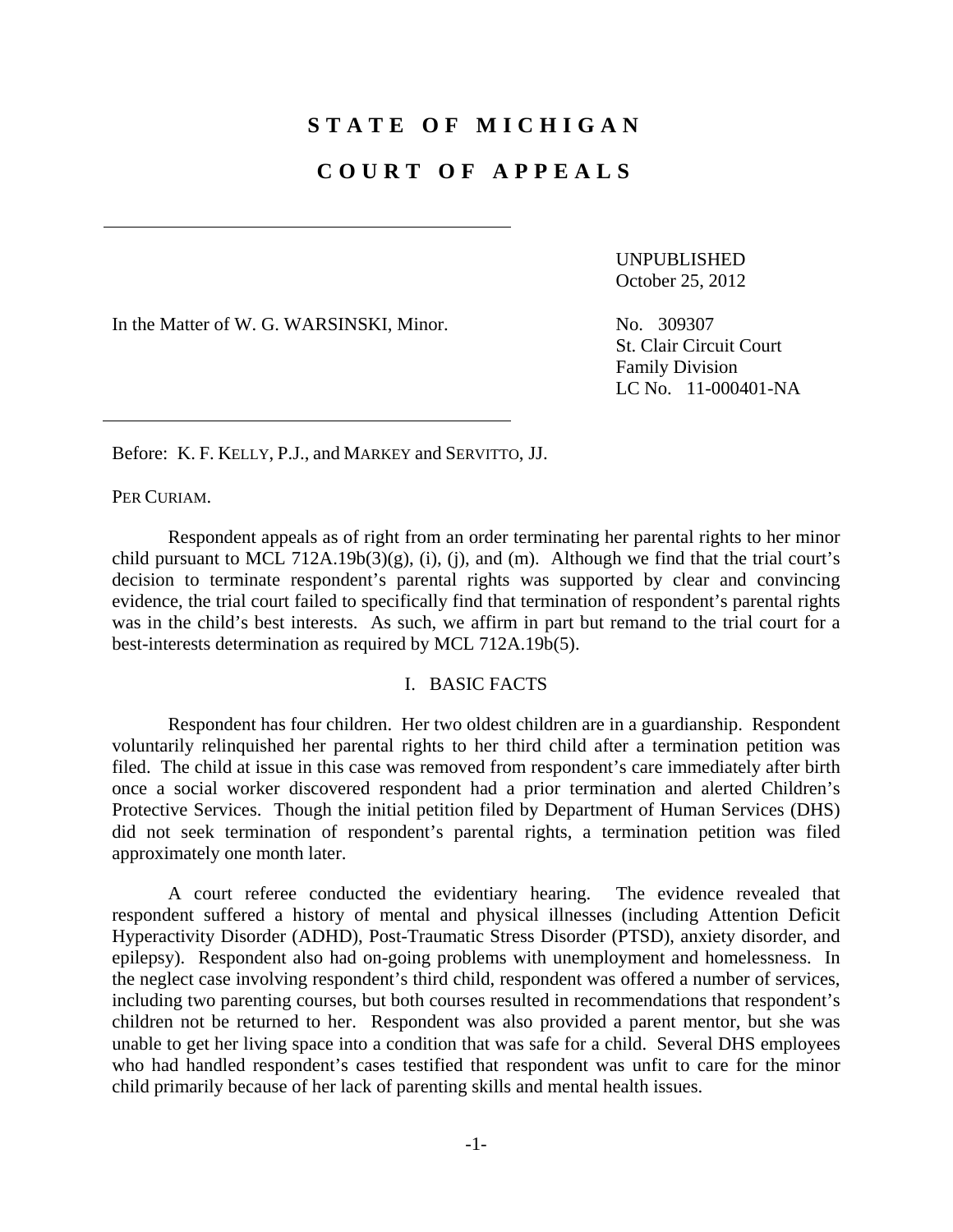Respondent testified that she was now married and had a stable living situation with her husband at his parents' home. She testified that neither she nor her husband was employed, but that with proper public assistance she was more than capable of caring for the child.

 The referee found that grounds for termination had been established by clear and convincing evidence under MCL 712A.19b(3)(g), (i), and (j), but that clear and convincing evidence had not been presented to establish grounds for termination under MCL 712A.19b(3)(m). The referee concluded that the termination of respondent's parental rights was in the best interests of the child.

 In an amended order, the trial court found that that grounds for termination had been established by clear and convincing evidence under MCL 712A.19b(3)(g), (i), (i), and (m).

Respondent now appeals as of right.

#### II. ANALYSIS

#### A. STATUTORY GROUNDS FOR TERMINATING RESPONDENT'S PARENTAL RIGHTS

 On appeal, respondent argues that the statutory grounds for termination were not established by clear and convincing evidence. She notes that a termination petition was filed only 32 after the child was born and that there was no proven instability of housing, employment, or mental health during that time. Additionally, respondent argues that petitioner failed to provide any specific evidence that the child would be harmed if he was returned to respondent. Finally, respondent maintains that her voluntary release of parental rights to her third child could not form the basis for termination under MCL 712A.19b(3)(i) or (m).

 This Court reviews for clear error a trial court's determination to terminate parental rights. *In re VanDalen*, 293 Mich App 120, 139; 809 NW2d 412 (2011). "A finding is clearly erroneous if, although there is evidence to support it, we are left with a definite and firm conviction that a mistake has been made." *In re HRC*, 286 Mich App 444, 459; 781 NW2d 105 (2009).

 Respondent's parental rights were terminated pursuant to MCL 712A.19b(3)(g), (i), (j), and (m), which provides:

(3) The court may terminate a parent's parental rights to a child if the court finds, by clear and convincing evidence, 1 or more of the following:

\*\*\*

(g) The parent, without regard to intent, fails to provide proper care or custody for the child and there is no reasonable expectation that the parent will be able to provide proper care and custody within a reasonable time considering the child's age.

\*\*\*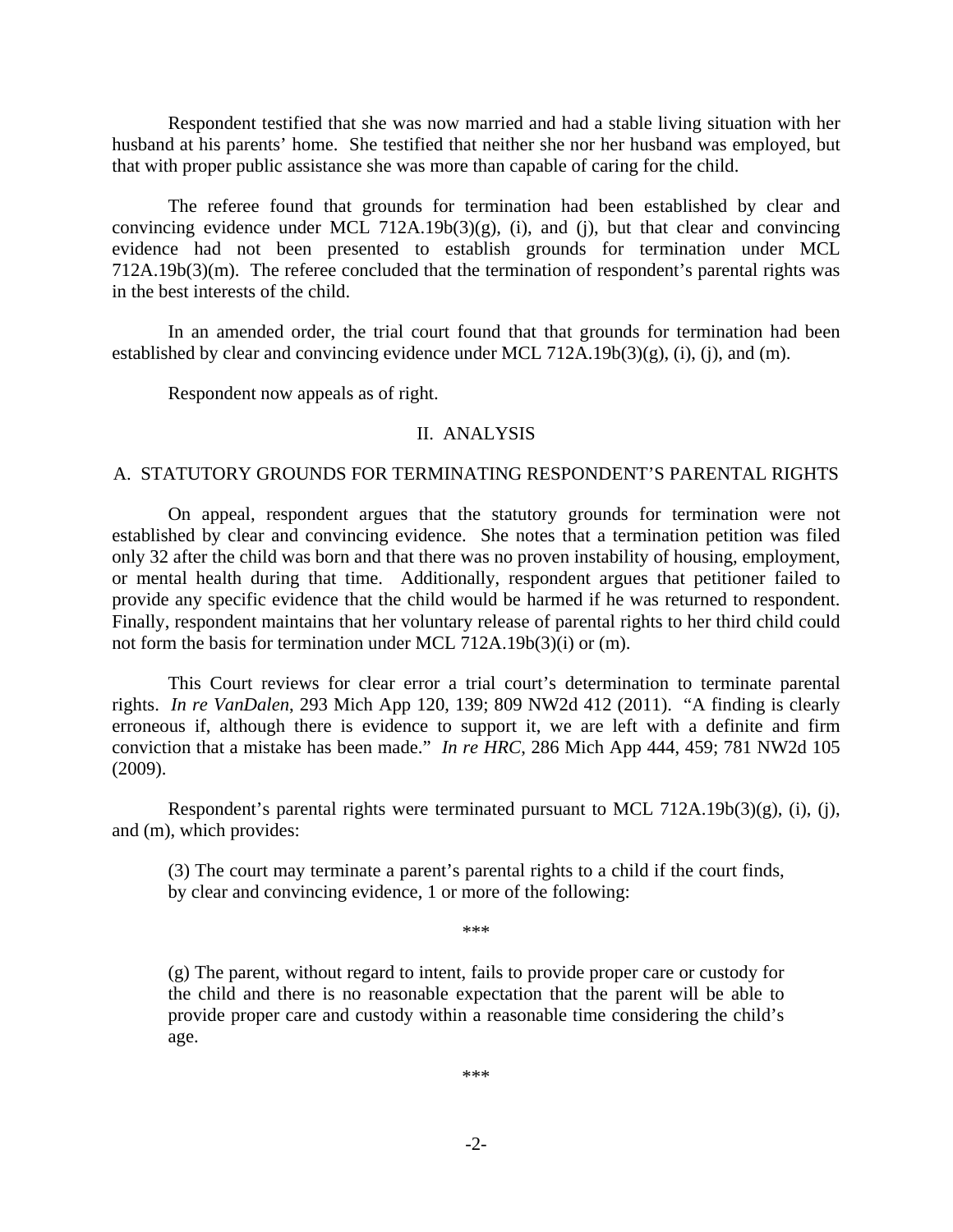(i) Parental rights to 1 or more siblings of the child have been terminated due to serious and chronic neglect or physical or sexual abuse, and prior attempts to rehabilitate the parents have been unsuccessful.

(j) There is a reasonable likelihood, based on the conduct or capacity of the child's parent, that the child will be harmed if he or she is returned to the home of the parent.

\*\*\*

(m) The parent's rights to another child were voluntarily terminated following the initiation of proceedings under section 2(b) of this chapter or a similar law of another state and the proceeding involved abuse that included 1 or more of the following:

(*i*) Abandonment of a young child.

(*ii*) Criminal sexual conduct involving penetration, attempted penetration, or assault with intent to penetrate.

(*iii*) Battering, torture, or other severe physical abuse.

(*iv*) Loss or serious impairment of an organ or limb.

(*v*) Life-threatening injury.

(*vi*) Murder or attempted murder.

(*vii*) Voluntary manslaughter.

(*viii*) Aiding and abetting, attempting to commit, conspiring to commit, or soliciting murder or voluntary manslaughter.

(*ix*) Sexual abuse as that term is defined in section 2 of the child protection law, 1975 PA 238, MCL 722.622.

 The evidence established that respondent released her parental rights to her third child after termination proceedings were initiated against her due to respondent's failure to attend to and provide a safe home for that child. In that case, respondent was provided with a pair of parenting courses and a parent mentor, none of whom recommended that the child be returned to respondent.

 In the present case, when the child was removed, respondent lacked stable housing or employment. She continued to struggle with mental health issues. All of these same issues existed with respondent's three older children. Multiple parenting classes, psychiatric services, and the placement of a parent mentor had all failed to alleviate the problems. While respondent asserts that she has recently rectified those issues, the evidence shows that respondent still lacks employment, stable housing, and still has not resolved her mental and physical health issues.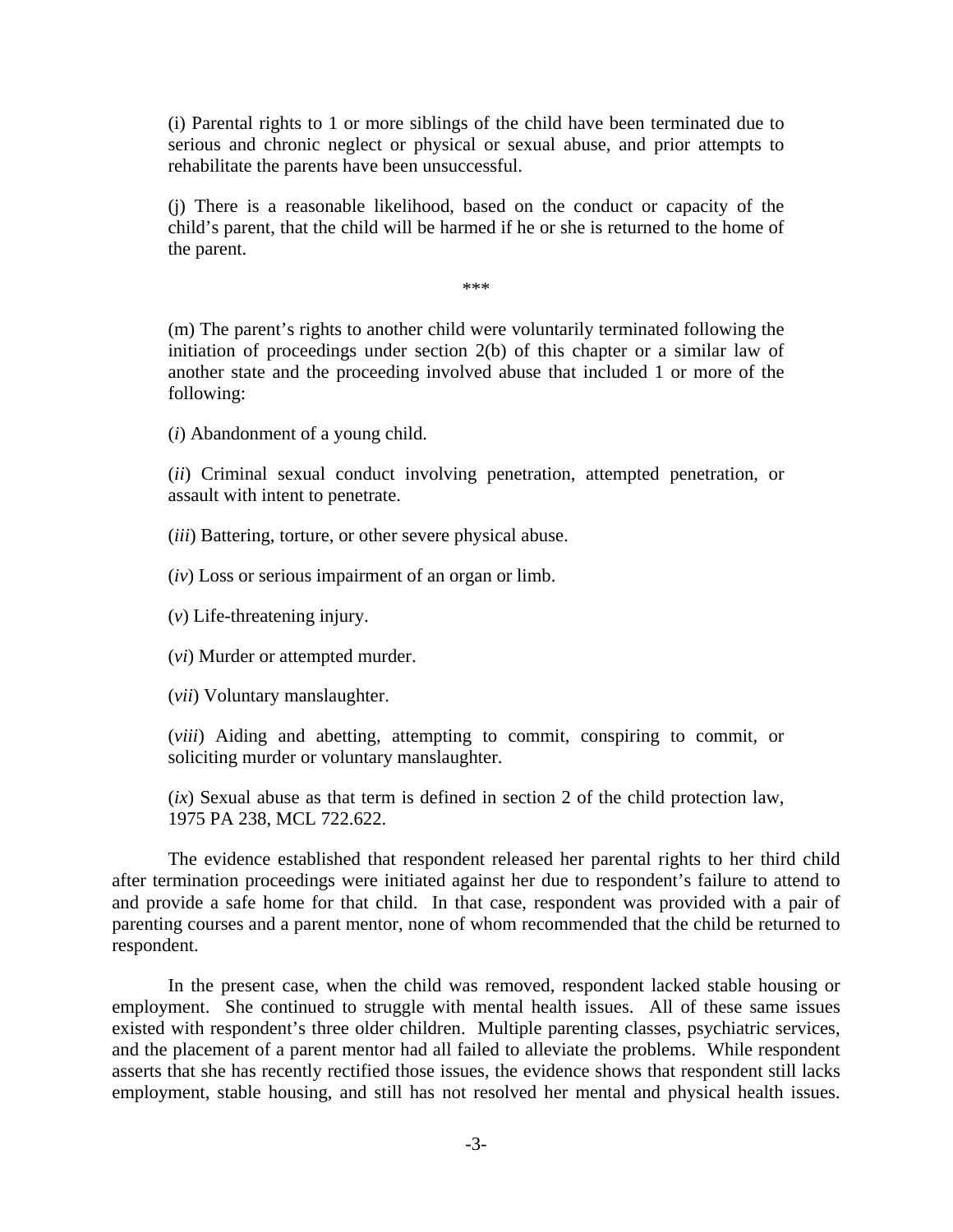Moreover, respondent's own testimony showed an unwillingness to accept responsibility for her situation. She presented a letter from her psychiatrist stating that she was not a danger to herself or others; however, the psychiatrist specifically disavowed having provided any treatment to respondent concerning her abilities and responsibilities as a parent.

 In light of the foregoing evidence, the trial court did not err in finding clear and convincing evidence that respondent failed to provide proper care or custody for the child and there was no reasonable expectation that she would have been able to do so within a reasonable time considering the child's age. Nor did the trial court err in finding clear and convincing evidence that there was a reasonable likelihood, based respondent's conduct or capacity, that the child would have been harmed if returned to respondent's home.

We agree that the trial court erred in terminating respondent's parental rights pursuant to MCL 712A.19b(3)(i)(m), where there was no evidence presented that established any of the aggravating circumstances enumerated in that subsection. Indeed, the referee specifically found that MCL 712A.19b(3)(m) had not been established by clear and convincing evidence. Given the lack of evidence presented by petitioner, the trial court's finding that MCL 712.19b(3)(m) had been proven by clear and convincing evidence was clearly erroneous. Our finding does not change the result of this case, however, because an erroneous termination of parental rights under one statutory basis is harmless error if the court properly terminated rights under another statutory ground. *In re Powers Minors*, 244 Mich App 111, 118; 624 NW2d 472 (2000). For that same reason, we decline to address whether respondent's voluntary release of parental rights formed a basis for termination pursuant to MCL 712A.19b(3)(i).

### B. BEST INTERESTS OF THE CHILD

 Respondent next argues that the trial court erred by failing to find that clear and convincing evidence showed that termination of her parental rights was in the child's best interest. We agree.

MCL 712A.19b(5) reads as follows:

If the court finds that there are grounds for termination of parental rights and that termination of parental rights is in the child's best interests, the court shall order termination of parental rights and order that additional efforts for reunification of the child with the parent not be made.

 Here, the trial court failed to make any determination whatsoever as to whether termination was in the child's best interests. As such, the trial court's termination order was defective, and we must remand to the trial court for the required a best-interests determination.

## III. INDIAN CHILD WELFARE ACT

 Finally, respondent argues that the trial court's termination order violated the Indian Child Welfare Act (ICWA), 25 USC 1901 *et seq*. We disagree.

Pursuant to MCR 3.965 $(B)(2)$ , a trial court must inquire if the child or either parent is a member of an Indian tribe. If it is determined that a child is potentially an Indian child, the trial